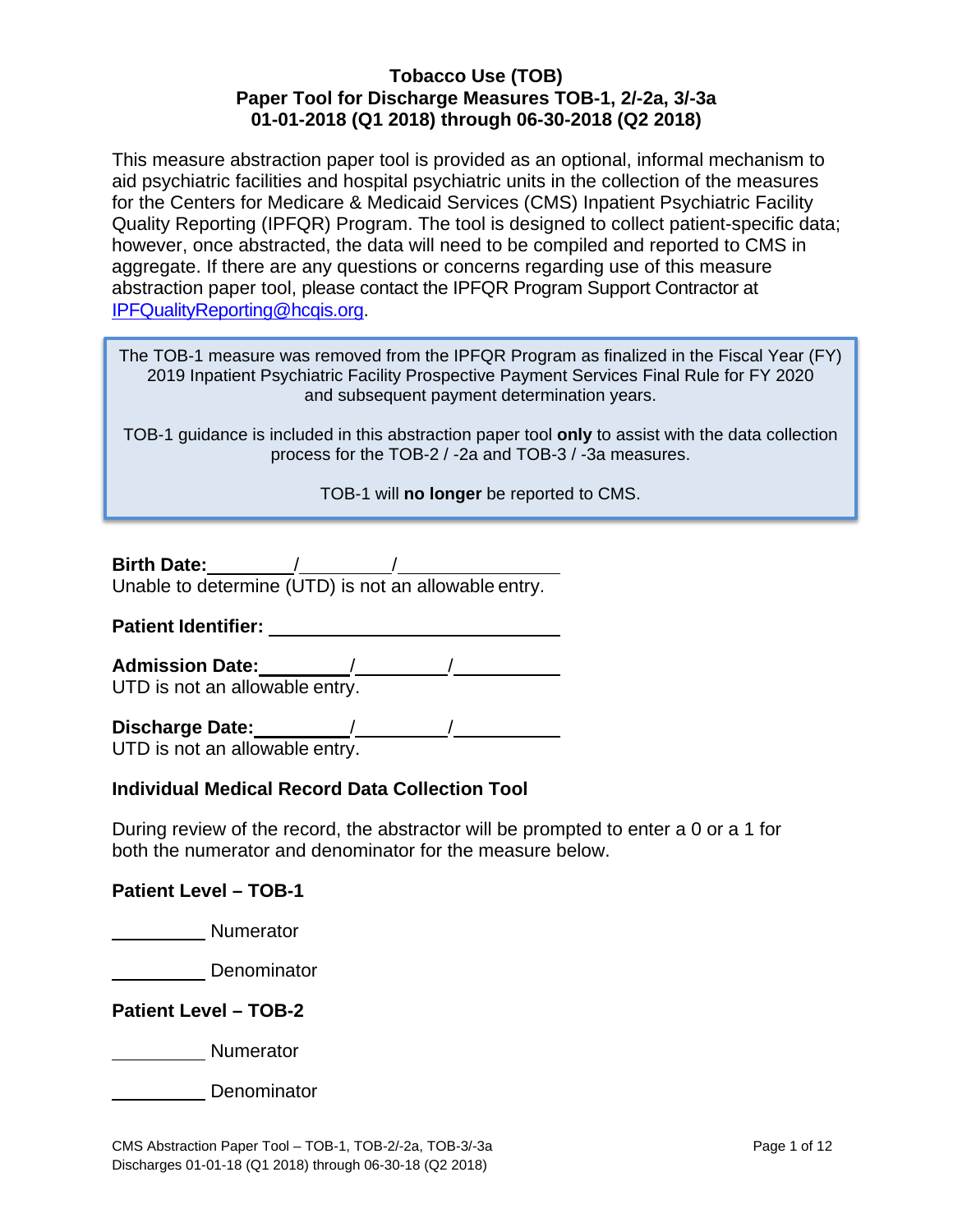**Patient Level – TOB-2a**

**Numerator** 

**Denominator** 

**Patient Level – TOB-3** 

**Numerator** 

**Denominator** 

**Patient Level – TOB-3a**

**Numerator Numerator** 

**Denominator** 

The information from each medical record will be used to determine the numerator and denominator, which will be aggregated for annual entry into the *QualityNet Secure Portal.*

### **TOB-1**

- **1. What is the patient's age?** *Patient Age* (in years) is calculated by *AdmissionDate* minus *Birth Date*:
	- If Patient Age is fewer than 18 years, the case will be excluded (Measure Category Assignment of "B"). Stop abstracting. The case will not be included in the numerator or denominator for TOB-1. Add 0 to the numerator and denominator for TOB-1.
	- If *Patient Age* is 18 years of age or greater, proceed to *Length ofStay.*
- **2. What is the length of stay?** *Length of Stay* (in days) equals *Discharge Date*minus *Admission Date*:
	- If *Length of Stay* is less than or equal to one day, the case will be excluded (Measure Category Assignment of "B"). Stop abstracting. The case will not be included in the numerator or denominator for TOB-1. Add 0 to the numerator and denominator for TOB-1.
	- If *Length of Stay* is greater than one day, proceed to *Comfort MeasuresOnly*.
- **3. When is the earliest physician, advanced practice nurse (APN), orphysician assistant (PA) documentation of comfort measures only?** *(Comfort Measures Only)*
	- 1 Day 0 or 1: The earliest day the physician/APN/PAdocumented *Comfort Measures Only* was the day of arrival (Day 0) or day after arrival (Day 1).
		- 2 Day 2 or after: The earliest day the physician/APN/PAdocumented *Comfort*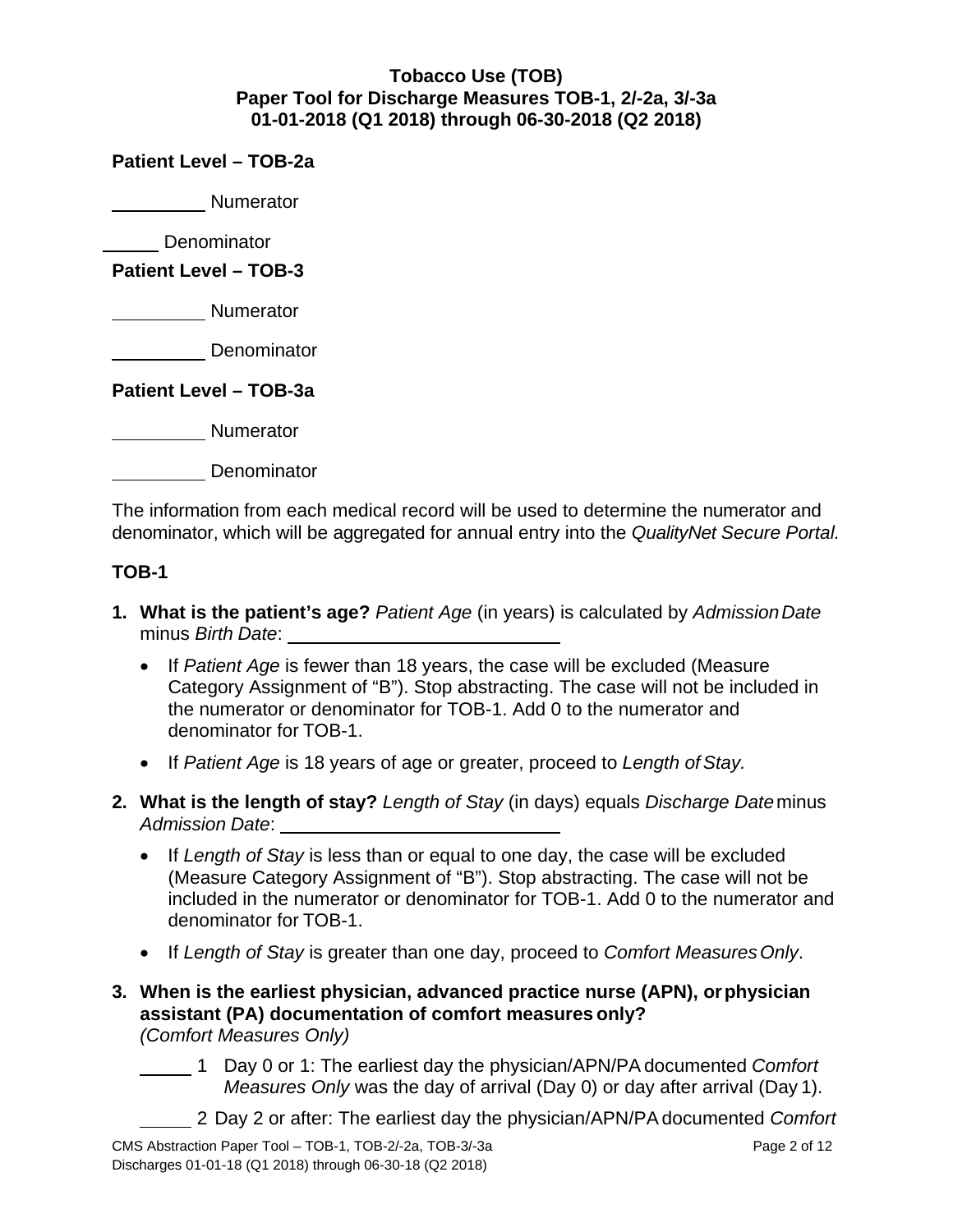*Measures Only* was two or more days after arrival day (Day 2+).

- 3 Timing unclear: There is physician/APN/PA documentation of *Comfort Measures Only* during this hospital stay, but whether the earliest documentation of *Comfort Measures Only* was on Day 0 or 1 OR after Day 1 is unclear.
	- 4 Not documented/UTD: There is no physician/APN/PAdocumentation of *Comfort Measures Only*, or unable to determine from medical record documentation.
- If *Comfort Measures Only* equals 1, 2, or 3, the case will be excluded (Measure Category Assignment of "B"). Stop abstracting. The case will not be included in the numerator or denominator for TOB-1. Add 0 to the numerator and denominator for TOB-1.
- If *Comfort Measures Only* equals 4, proceed to *Tobacco Use Status.*

### **4. What is the patient's tobacco use status?** (*Tobacco UseStatus*)

- 1 The patient has during the past 30 days:
	- smoked, on average, five or more cigarettes  $(\geq \frac{1}{4}$  pack) daily, and/or
	- smoked cigars and/or pipes daily.
- $\frac{2}{1}$  The patient has during the past 30 days:
	- smoked, on average, four or fewer cigarettes  $( $\frac{1}{4}$  pack) daily, and/or$
	- smoked cigarettes, cigars and/or pipes, but not daily, and/or
	- used smokeless tobacco, regardless of frequency.
	- 3 The patient has not used any forms of tobacco in the past 30 days.
- 4 The patient refused the tobacco use screen within the first day of admission (by the end of Day 1).
- 5 The patient was not screened for tobacco use within the first day of admission (by the end of Day 1) or unable to determine the patient's tobacco use status from medical record documentation.
- 6 The patient was not screened for tobacco use within the first day of admission (by the end of Day 1) because of cognitive impairment.
- If *Tobacco Use Status* equals 6, the case will be excluded (Measure Category Assignment of "B"). Stop abstracting. The case will not be included in the numerator or denominator for TOB-1. Add 0 to the numerator and denominator for TOB-1.
- If *Tobacco Use Status* equals 5, the case will be included (Measure Category Assignment of "D"). Stop abstracting. Add 1 to the denominator for TOB-1. Add 0 to the numerator for TOB-1.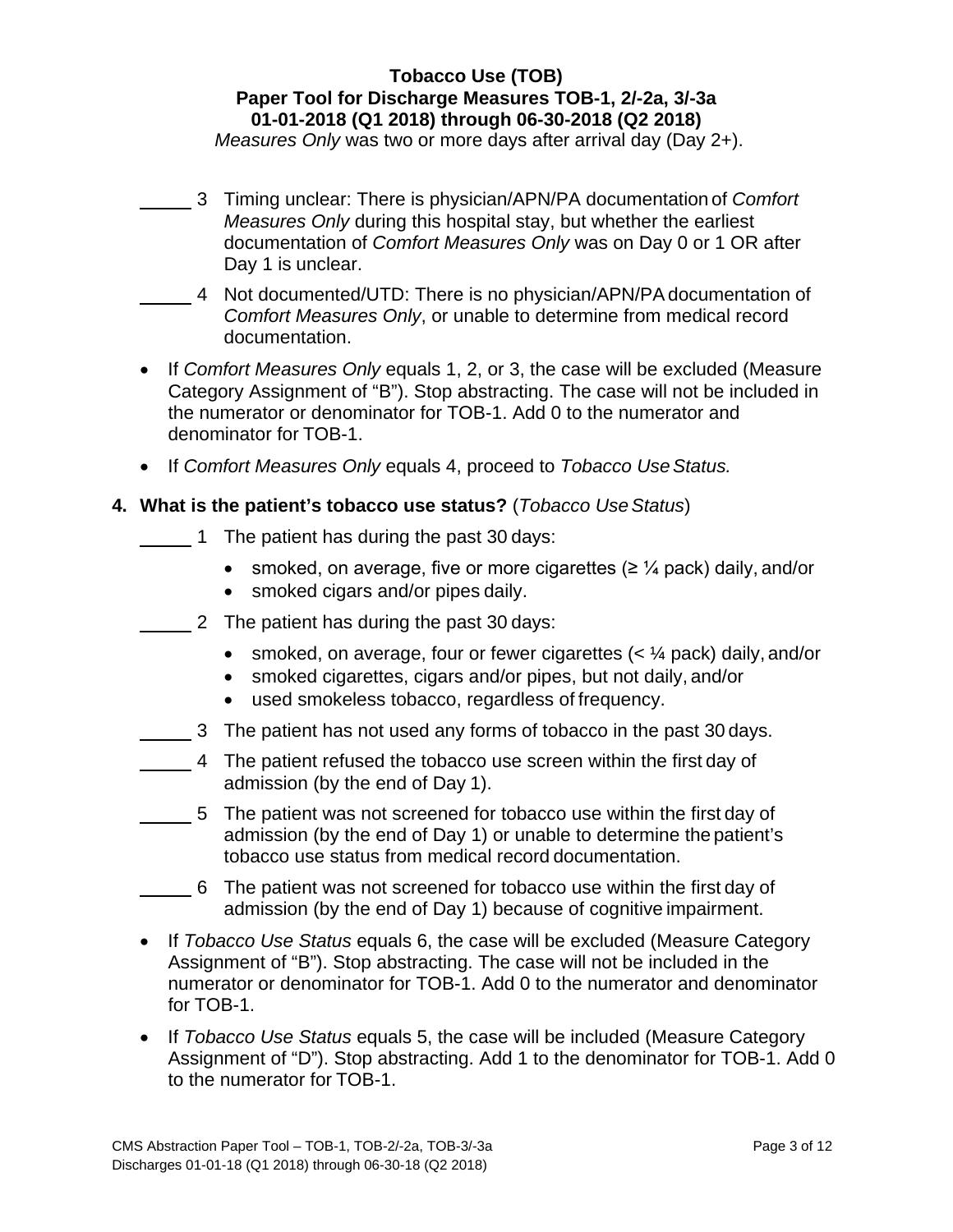• If *Tobacco Use Status* equals 1, 2, 3, or 4, the case will be included (Measure Category Assignment of "E"). Stop abstracting. Add 1 to BOTH the numerator and denominator for TOB-1.

> TOB-2/-2a and TOB-3/-3a measures are IPFQR requirements and **must** be reported to CMS.

### **TOB-2**

- **1. What is the patient's age?** *Patient Age* (in years) is calculated by *AdmissionDate* minus *Birth Date*:
	- If Patient Age is fewer than 18 years, the case will be excluded (Measure Category Assignment of "B"). Stop abstracting. The case will not be included in the numerator or denominator for TOB-2. Add 0 to the numerator and denominator for TOB-2.
	- If *Patient Age* is 18 years of age or greater, proceed to *Length of Stay*.
- **2. What is the length of stay?** *Length of Stay* (in days) equals *Discharge Date*minus *Admission Date*:
	- If *Length of Stay* is less than or equal to one day, the case will be excluded (Measure Category Assignment of "B"). Stop abstracting. The case will not be included in the numerator or denominator for TOB-2. Add 0 to the numerator and denominator for TOB-2.
	- If *Length of Stay* is greater than one day, proceed to *Comfort MeasuresOnly*.
- **3. When is the earliest physician, APN, or PA documentation of comfort measures only?**

*(Comfort Measures Only)* Enter value from TOB-1:

- If *Comfort Measures Only* equals 1, 2, or 3, the case will be excluded (Measure Category Assignment of "B"). Stop abstracting. The case will not be included in the numerator or denominator for TOB-2. Add 0 to the numerator and denominator for TOB-2.
- If *Comfort Measures Only* equals 4, proceed to *Tobacco Use Status.*
- **4. What is the patient's tobacco use status?** (*Tobacco UseStatus*) Enter value from TOB-1:
	- If *Tobacco Use Status* equals 3, 4, 5 or 6, the case will be excluded (Measure Category Assignment of "B"). Stop abstracting. The case will not be included in the numerator or denominator for TOB-2. Add 0 to the numerator and denominator for TOB-2.
	- If *Tobacco Use Status* equals 1 or 2, proceed to *Tobacco Use Treatment Practical Counseling*.

CMS Abstraction Paper Tool – TOB-1, TOB-2/-2a, TOB-3/-3a Discharges 01-01-18 (Q1 2018) through 06-30-18 (Q2 2018)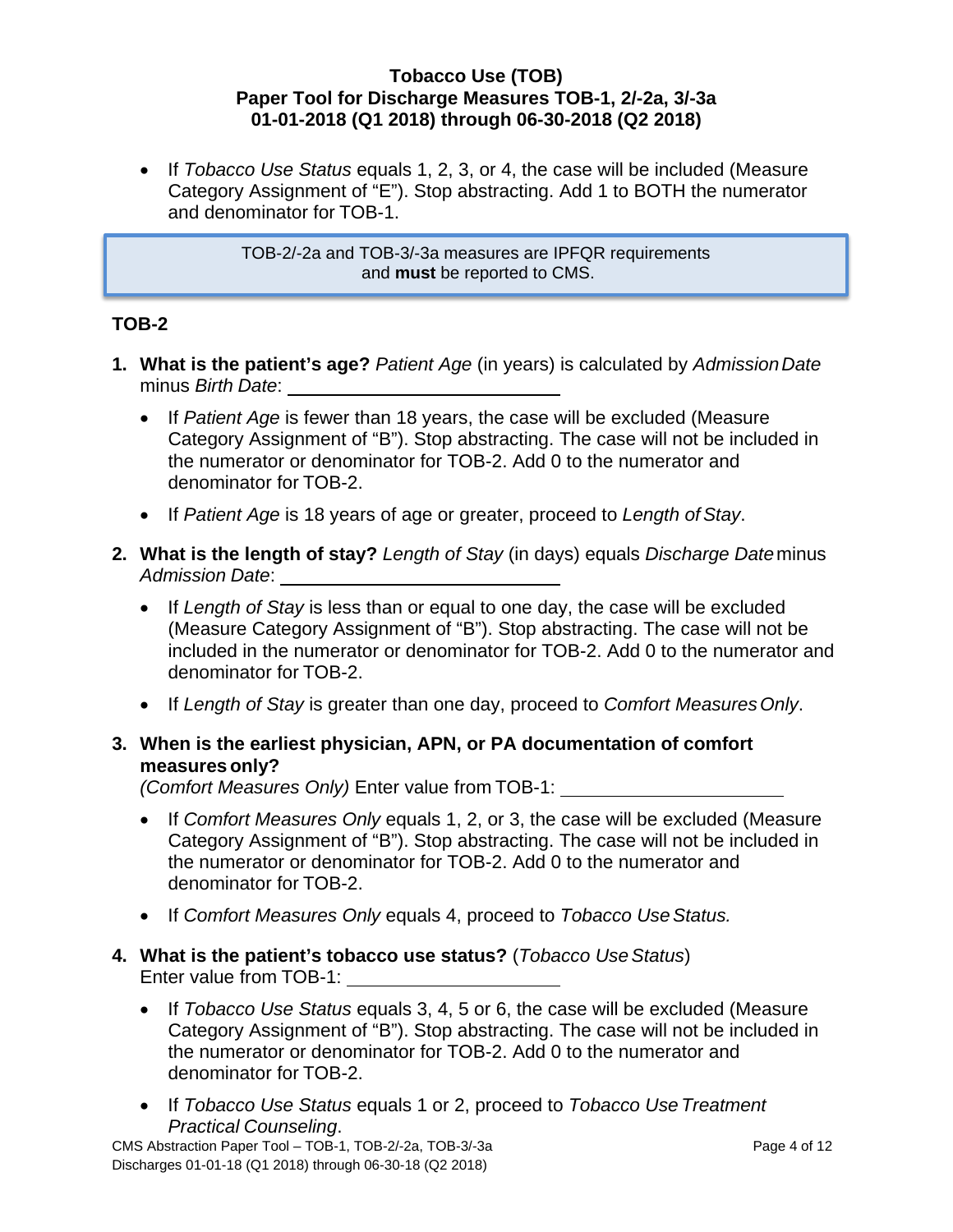**5. Did the patient receive all the components of practical counseling (recognizing danger situations, developing coping skills, and providing basic information about quitting) during the hospital stay?**

*(Tobacco Use Treatment Practical Counseling)*

- <sup>1</sup> The patient received all components of practical counseling during the hospital stay.
- 2 The patient refused/declined practical counseling during the hospital stay.
- 3 Practical counseling was not offered to the patient during the hospital stay or unable to determine if tobacco use treatment was provided from medical record documentation.
- If *Tobacco Use Treatment Practical Counseling* equals 3, the case will be included (M*e*asure Category Assignment of "D"). Stop abstracting. Add 1 to the denominator for TOB-2. Add 0 to the numerator for TOB-2.
- If *Tobacco Use Treatment Practical Counseling* equals 1 or 2, proceed to *ICD- 10-CM Principal or Other Diagnosis Codes.*
- **6. What was the ICD-10-CM code selected as the principal diagnosis for this record?** *(ICD-10-CM Principal Diagnosis Code)*:
- **7. Were there ICD-10-CM Other Diagnosis Codes selected for this medical record?** *(ICD-10-CM Other Diagnosis Codes)*:
	- If none of the codes above are on Table 12.3, proceed to recheck *Tobacco Use Status.*
	- If at least one code above is on Table 12.3, the case will be included (Measure Category Assignment of "E"). Stop abstracting. Add 1 to BOTH the numerator and denominator for TOB-2.
- **8. What is the patient's tobacco use status?** (*Tobacco UseStatus*) Enter value from TOB-1:
	- If *Tobacco Use Status* equals 2, the case will be included (Measure Category Assignment of "E"). Stop abstracting. Add 1 to BOTH the numerator and denominator for TOB-2.
	- If *Tobacco Use Status* equals 1, proceed to *Tobacco Use Treatment FDA- Approved Cessation Medication*.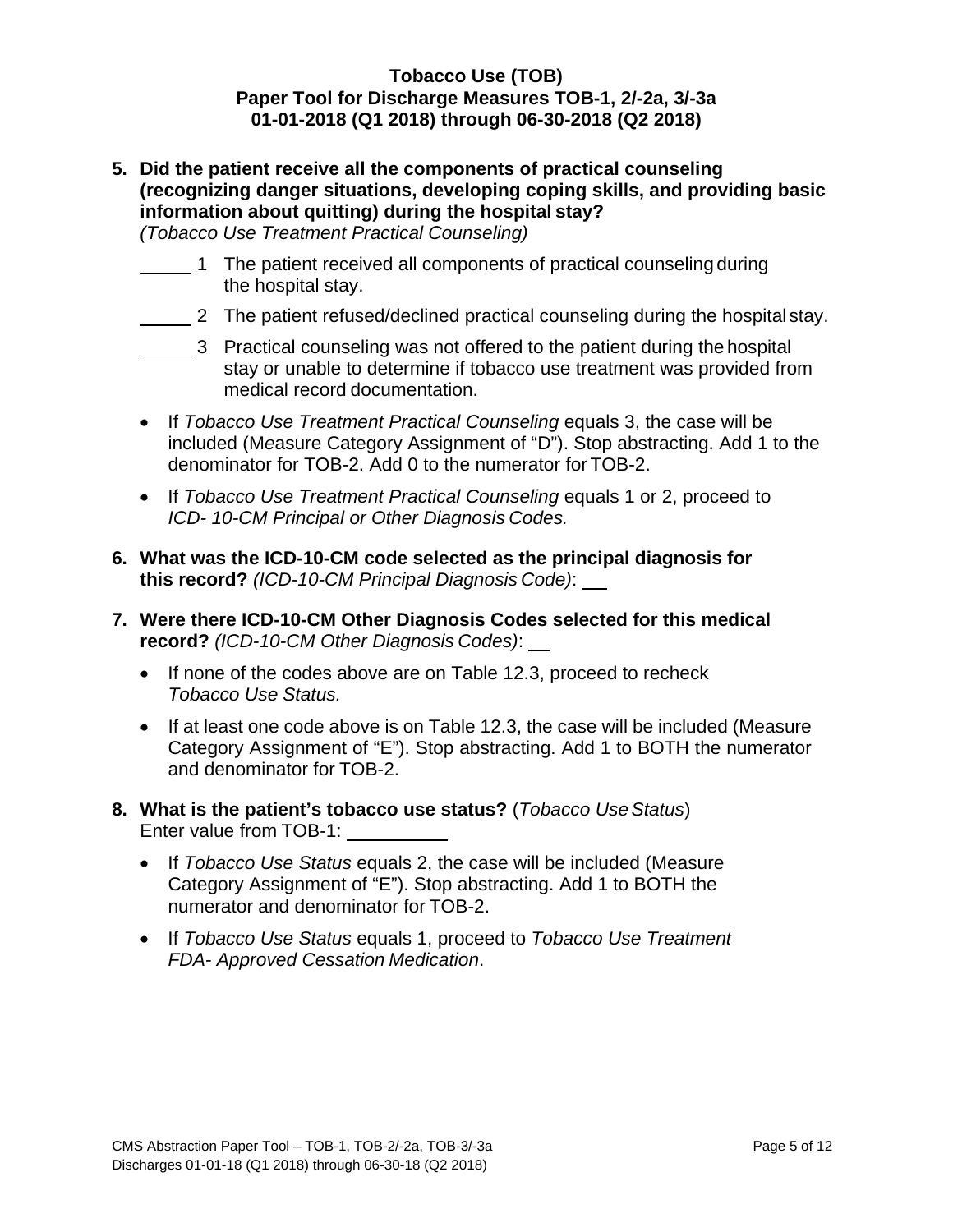# **9. Did the patient receive one of the FDA-approved tobacco cessation medications during the hospital stay?**

*(Tobacco Use Treatment FDA-Approved Cessation Medication)*

- 1 The patient received one of the FDA-approved tobacco cessation medications during the hospital stay.
- 2 The patient refused the FDA-approved tobacco cessation medications during the hospital stay.
- 3 FDA-approved tobacco cessation medications were not offered to the patient during the hospital stay or unable to determine from medical record documentation.
- If *Tobacco Use Treatment FDA-Approved Cessation Medication* equals 1 or 2, the case will be included (Measure Category Assignment of "E"). Stop abstracting. Add 1 to BOTH the numerator and denominator for TOB-2. Proceed to TOB-2a.
- If *Tobacco Use Treatment FDA-Approved Cessation Medication* equals 3, proceed to *Reason for No Tobacco Cessation Medication During the HospitalStay*.

# **10. Is there documentation of a reason for not administering one of the FDAapproved tobacco cessation medications during the hospital stay?**

*(Reason for No Tobacco Cessation Medication During the HospitalStay)*

- Yes There is documentation of a reason for not administering an FDAapproved cessation medication during the hospital stay.
- No There is no documentation of a reason for not administering an FDAapproved cessation medication during the hospital stay or unable to determine from medical record documentation.
- If *Reason for No Tobacco Cessation Medication During the Hospital Stay equals* No, the case will be included (Measure Category Assignment of "D"). Stop abstracting. Add 1 to the denominator for TOB-2. Add 0 to the numerator for TOB-2.
- If *Reason for No Tobacco Cessation Medication During the Hospital Stay equals* Yes, the case will be included (Measure Category Assignment of "E"). Stop abstracting. Add 1 to BOTH the numerator and denominator for TOB-2. Proceed to TOB-2a.

# **TOB-2a**

### **1. Determine numerator and denominator for TOB-2a**

- If the case is excluded for TOB-2 (Measure Category Assignment of "B"), it will not be in sub-measure TOB-2a. Stop abstracting. Add 0 to the numerator and denominator for TOB-2a.
- If the case is included in TOB-2 (Measure Category Assignment of "D" or "E"), recheck *Tobacco Use Treatment Practical Counseling.*

CMS Abstraction Paper Tool – TOB-1, TOB-2/-2a, TOB-3/-3a Discharges 01-01-18 (Q1 2018) through 06-30-18 (Q2 2018)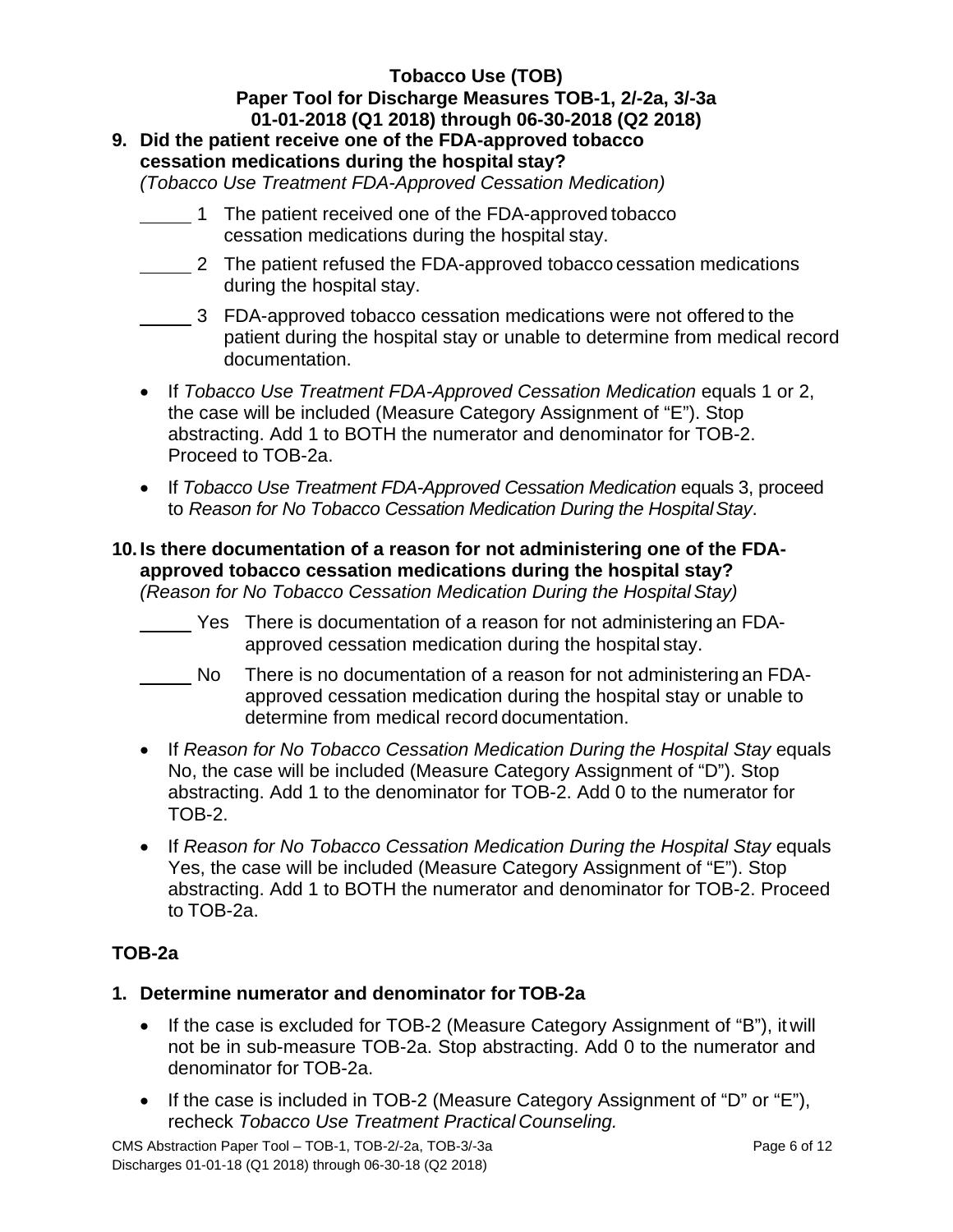- **2. Did the patient receive all the components of practical counseling (recognizing danger situations, developing coping skills, and providing basic information about quitting) during the hospital stay?** *(Tobacco Use Treatment Practical Counseling)* Enter value from TOB-2:
	- If *Tobacco Use Treatment Practical Counseling* equals 2 or 3, the case will be included (Measure Category Assignment of "D"). Stop abstracting. Add 1 to the denominator for TOB-2a. Add 0 to the numerator for TOB-2a.
	- If *Tobacco Use Treatment Practical Counseling* equals 1, recheck *ICD-10-CM Principal or Other Diagnosis Codes*.
- **3. What was the ICD-10-CM code selected as the principal diagnosis forthis record?** *(ICD-10-CM Principal Diagnosis Code)*:
- **4. Were there ICD-10-CM Other Diagnosis Codes selected for this medical record? (ICD-10-CM Other Diagnosis Codes):** 
	- If none of the codes above are on Table 12.3, recheck *Tobacco Use Status*.
	- If at least one code above is on Table 12.3, the case will be included (Measure Category Assignment of "E"). Stop abstracting. Add 1 to BOTH the numerator and denominator for TOB-2a.
- **5. What is the patient's tobacco use status?** *(Tobacco UseStatus)* Enter value from TOB-1:
	- If *Tobacco Use Status* equals 2, the case is included (Measure Category Assignment of "E"). Stop abstracting. Add 1 to BOTH the numerator and denominator for TOB-2a.
	- If *Tobacco Use Status* equals 1, proceed to *Tobacco Use Treatment FDA-Approved Cessation Medication*.
- **6. Did the patient receive one of the FDA-approved tobacco cessation medications during the hospital stay?** *(Tobacco Use Treatment FDA-Approved Cessation Medication)* Enter value from TOB-2:
	- If *Tobacco Use Treatment FDA-Approved Cessation Medication* equals 1, the case is included (M*e*asure Category Assignment of "E"). Stop abstracting. Add 1 to BOTH the numerator and denominator for TOB-2a.
	- If *Tobacco Use Treatment FDA-Approved Cessation Medication* equals 2, the case is included (Measure Category Assignment of "D"). Stop abstracting. Add 1 to the denominator for TOB-2a. Add 0 to the numerator forTOB-2a.
	- If *Tobacco Use Treatment FDA-Approved Cessation Medication* equals 3, proceed to *Reason for No Tobacco Cessation Medication During the Hospital Stay*.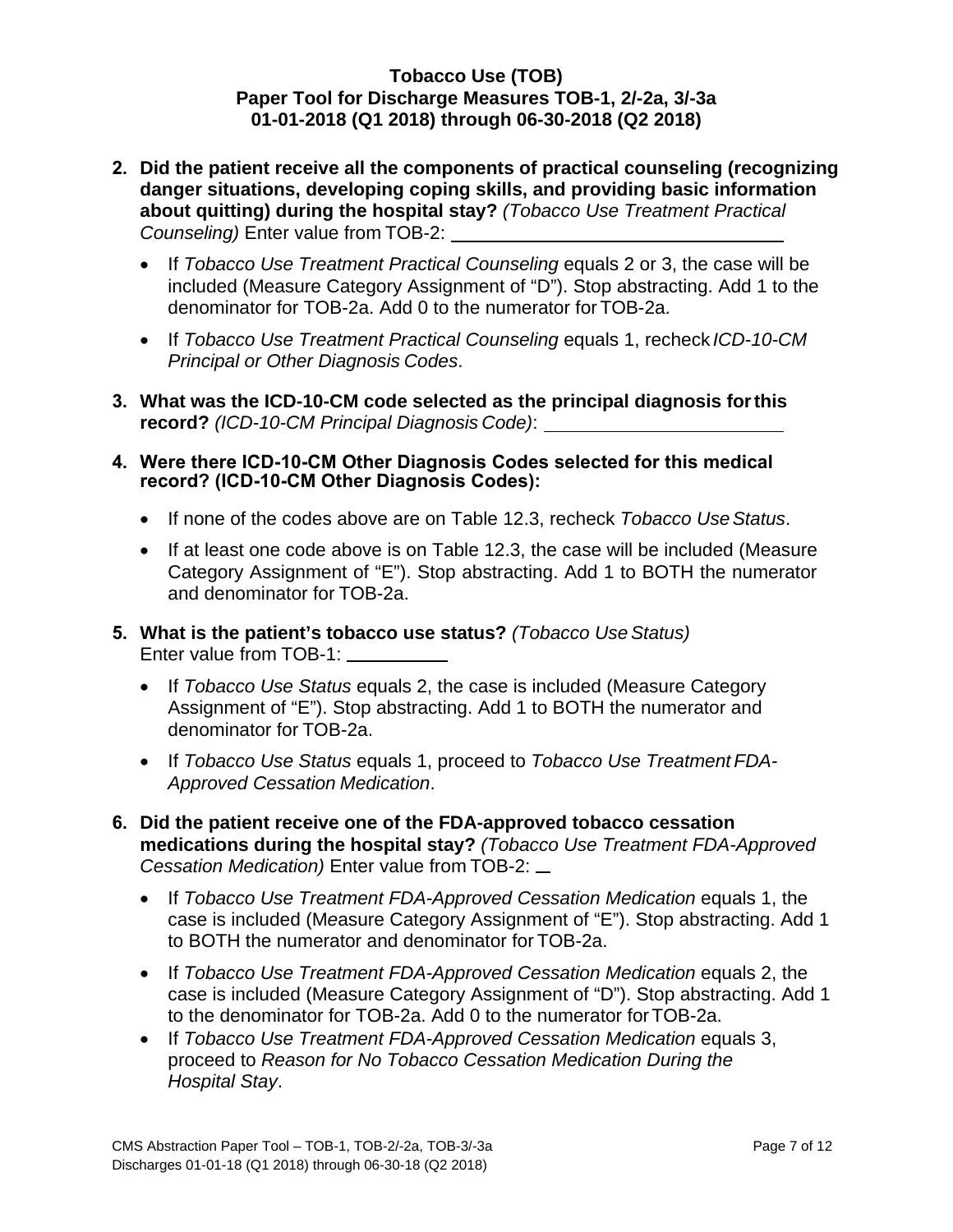- **7. Is there documentation of a reason for not administering one of the FDAapproved tobacco cessation medications during the hospital stay?**  *(Reason for No Tobacco Cessation Medication During the Hospital Stay)*  Enter value from TOB-2:
	- If *Reason for No Tobacco Cessation Medication During the Hospital Stay equals* No, the case is included (Measure Category Assignment of "D"). Stop abstracting. Add 1 to the denominator for TOB-2a. Add 0 to the numerator for TOB-2a.
	- If *Reason for No Tobacco Cessation Medication During the Hospital Stay equals* Yes, the case is included (Measure Category Assignment of "E"). Stop abstracting. Add 1 to BOTH the numerator and denominator forTOB-2a.

### **TOB-3**

- **1. What is the patient's age?** *Patient Age* (in years) is calculated by *AdmissionDate* minus *Birth Date*:
	- If *Patient Age* is fewer than 18 years, the case will be excluded (Measure Category Assignment of "B"). Stop abstracting for TOB-3. The case will not be included in the numerator or denominator count for TOB-3.
	- If *Patient Age* is 18 years of age or greater, proceed to *Length ofStay*.
- **2. What is the length of stay?** *Length of Stay* (in days) equals *Discharge Date*minus *Admission Date*:
	- If the *Length of Stay* is less than or equal to one day, the case will be excluded (Measure Category Assignment of "B"). Stop abstracting for TOB-3. The case will not be included in the numerator or denominator count for TOB-3.
	- If the *Length of Stay* is greater than one day, proceed to *Comfort MeasuresOnly*.

### **3. When is the earliest physician, APN, or PA documentation of comfort measures only?**

*(Comfort Measures Only)*

- 1 Day 0 or 1: The earliest day the physician/APN/PAdocumented *Comfort Measures Only* was the day of arrival (Day 0) or day after arrival (Day 1).
- 2 Day 2 or after: The earliest day the physician/APN/PA documented *Comfort Measures Only* was two or more days after arrival day (Day 2+).
- 3 Timing unclear: There is physician/APN/PA documentation of *Comfort Measures Only* during this hospital stay, but whether the earliest documentation of *Comfort Measures Only* was on Day 0 or 1 OR after Day 1 is unclear.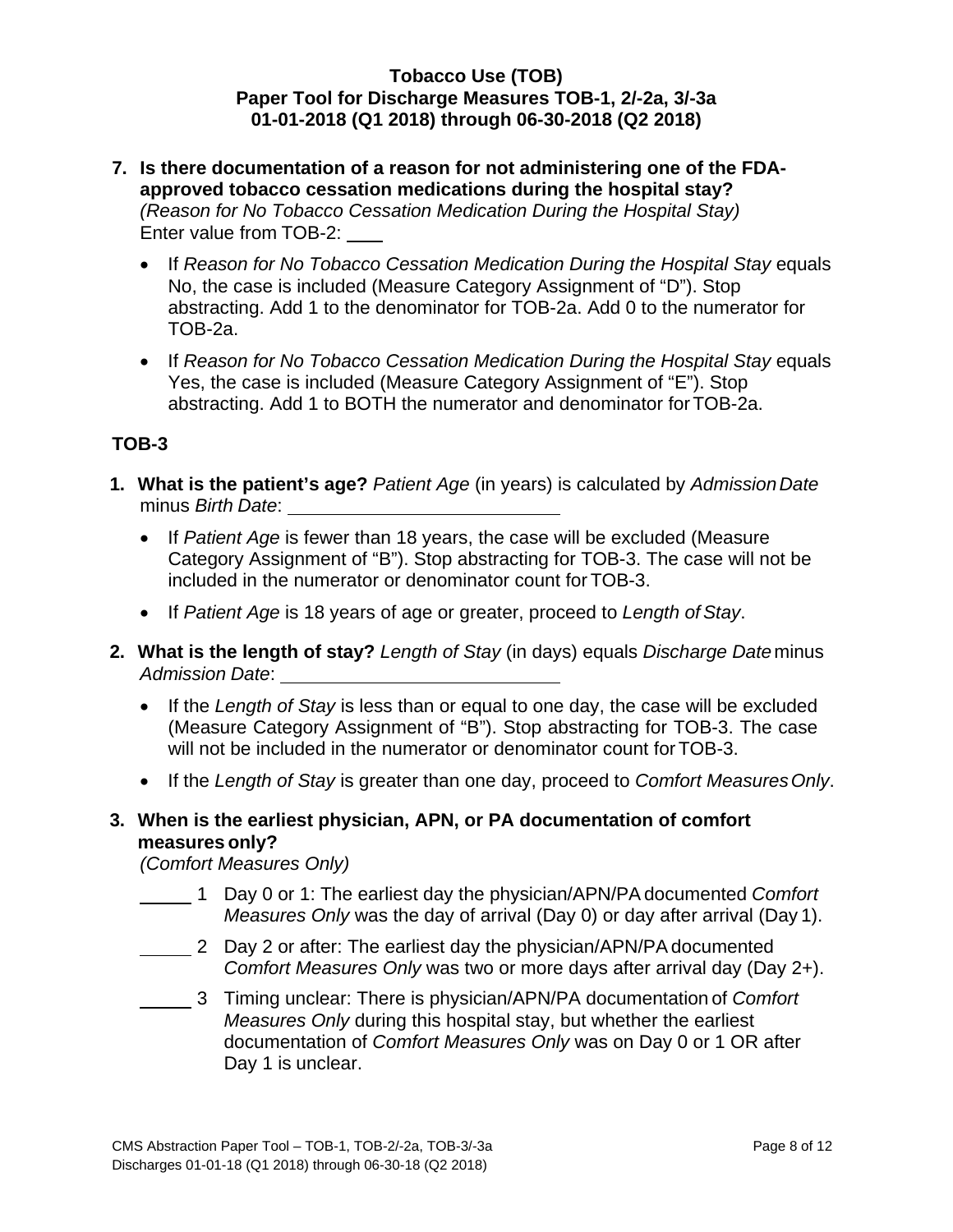- 4 Not documented/UTD: There is no physician/APN/PAdocumentation of *Comfort Measures Only*, or unable to determine from medical record documentation.
- If *Comfort Measures Only* equals 1, 2, or 3, the case will be excluded (Measure Category Assignment of "B"). Stop abstracting for TOB-3. The case will not be included in the numerator or denominator count for TOB-3.
- If *Comfort Measures Only* equals 4, proceed to *Tobacco Use Status.*
- **4. What is the patient's tobacco use status?** (*Tobacco UseStatus*) Enter value from TOB-1:
	- If *Tobacco Use Status* equals 3, 4, 5 or 6, the case will be excluded. *(*Measure Category Assignment of "B"). Stop abstracting for TOB-3. The case will not be included in the numerator or denominator count for TOB-3.
	- If *Tobacco Use Status* equals 1 or 2, proceed to *Discharge Disposition.*
- **5. What was the patient's discharge disposition on the day ofdischarge**? (*Discharge Disposition*)
	- **1** Home
	- 2 Hospice home
	- 3 Hospice healthcare facility
	- 4 Acute care facility
	- 5 Other healthcare facility
	- **6** Expired
	- **7** Left against medical advice/AMA
	- 8 Not documented or unable to determine (UTD)
	- If *Discharge Disposition* equals 2, 3, 4, 5, 6, or 7, the case will be excluded (Measure Category Assignment of "B"). Stop abstracting for TOB-3. The case will not be included in the numerator or denominator count for TOB-3.
	- If *Discharge Disposition* equals 1 or 8, proceed to *Referral for Outpatient Tobacco Cessation Counseling*.
- **6. Did the patient receive a referral for outpatient tobacco cessationcounseling?** *(Referral for Outpatient Tobacco Cessation Counseling)*
	- 1 The *Referral for Outpatient Tobacco Cessation Counseling* treatment was made by the healthcare provider or healthcare organization at any time prior to discharge.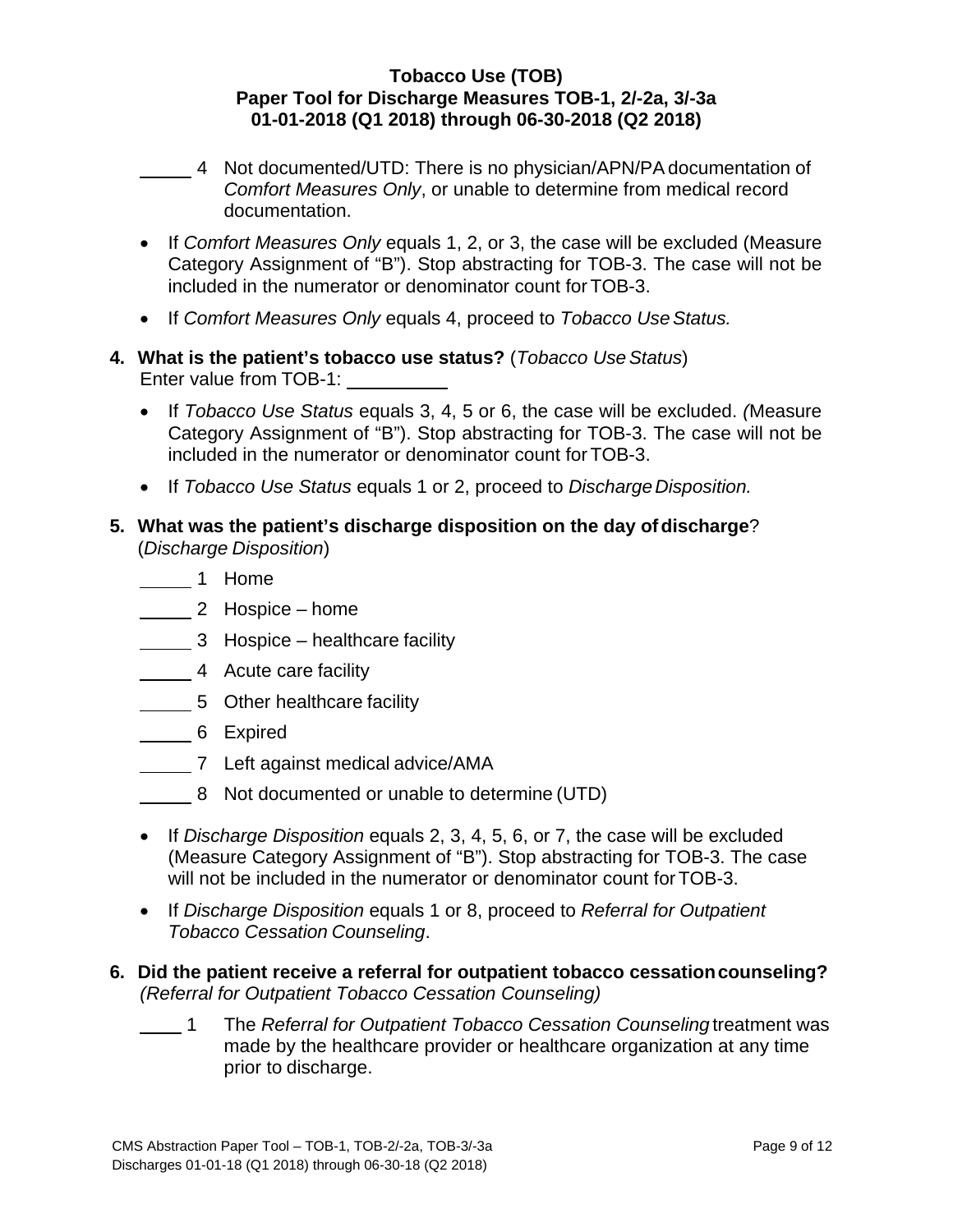- 2 Referral information was given to the patient at discharge but the appointment was not made by the provider or healthcare organization prior to discharge.
- 3 The patient refused the *Referral for Outpatient Tobacco Cessation Counseling* treatment and the referral was not made.
- 4 The patient's residence is not in the USA.
- 5 The *Referral for Outpatient Tobacco Cessation Counseling* treatment was not offered at discharge or unable to determine from the medical record documentation.
- If *Referral for Outpatient Tobacco Cessation Counseling equals 4, the case will* be excluded (Measure Category Assignment of "B"). Stop abstracting for TOB-3. The case will not be included in the numerator or denominator count forTOB-3.
- If *Referral for Outpatient Tobacco Cessation Counseling equals 2 or 5, the case* will be included (Measure Category Assignment of "D"). Add 1 to the denominator for TOB-3. Add 0 to the numerator for TOB-3.
- If *Referral for Outpatient Tobacco Cessation Counseling equals 1 or 3, proceed* to ICD-10-CM Principal or Other Diagnosis Codes.
- **7. What was the ICD-10-CM code selected as the principal diagnosis forthis record?** (*ICD-10-CM Principal Diagnosis Code*):
- **8. Were there ICD-10-CM Other Diagnosis Codes selected for this medical record?** *(ICD-10-CM Other Diagnosis Codes)*:
	- If none of the codes above are on Table 12.3, recheck *Tobacco Use Status*.
	- If at least one code above is on Table 12.3, the case will be included (Measure Category Assignment of "E"). Add 1 to BOTH the numerator and denominator count for TOB-3.
- **9. What is the patient's tobacco use status?** (*Tobacco Use Status*) Enter value from TOB-1: \_\_\_\_\_\_\_
	- If *Tobacco Use Status* equals 2, the case will be included (MeasureCategory Assignment of "E"). Add 1 to BOTH the numerator and denominator count for TOB-3.
	- If *Tobacco Use Status* equals 1, check *Prescription for Tobacco Cessation Medication*.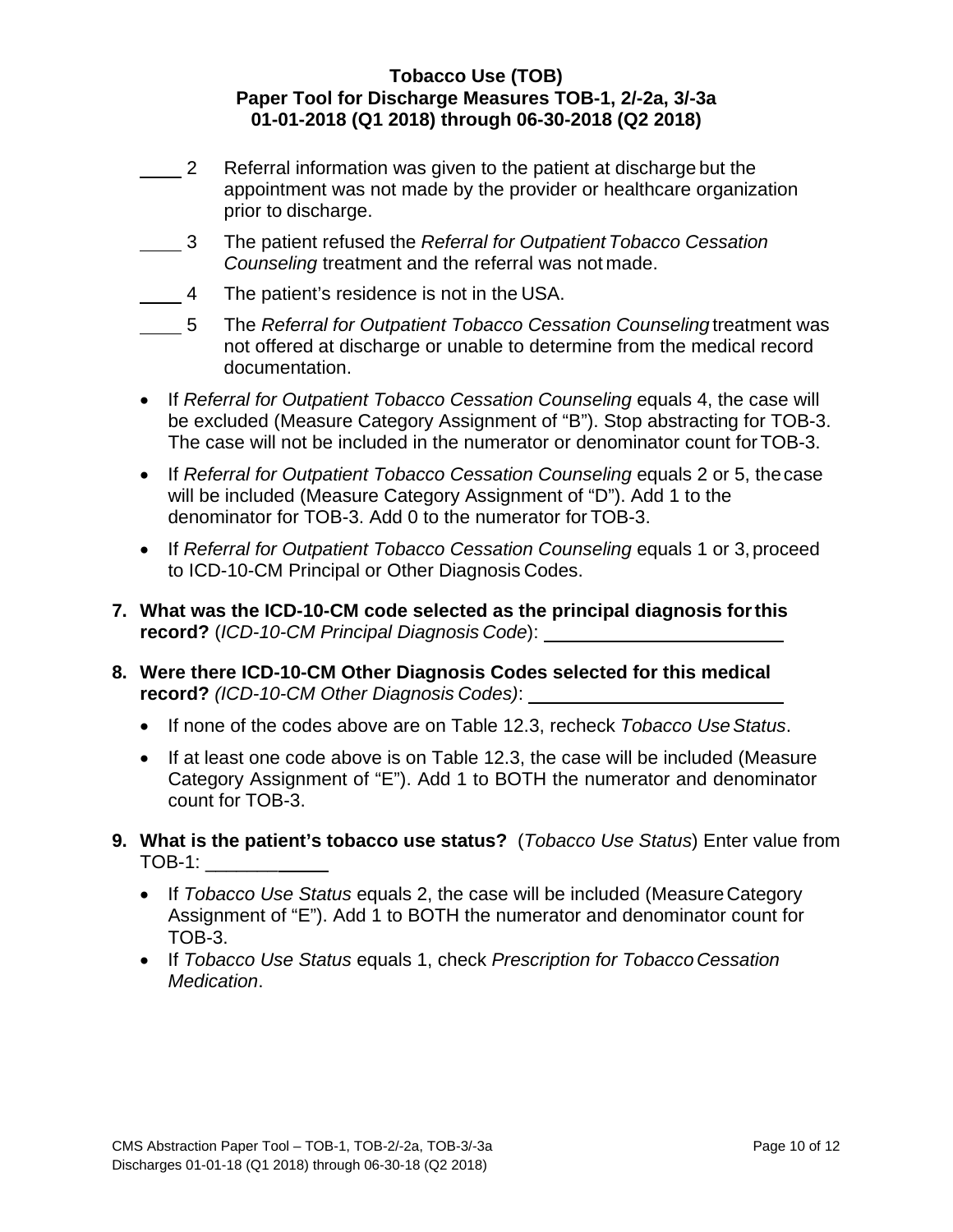# **10.Was an FDA-approved tobacco cessation medication prescribed atdischarge?**

(*Prescription for Tobacco Cessation Medication*)

- If *Prescription for Tobacco Cessation Medication* equals 3, the case will be excluded (Measure Category Assignment of "B"). Stop abstracting for TOB-3. The case will not be included in the numerator or denominator count forTOB-3*.*
- If *Prescription for Tobacco Cessation Medication* equals 1 or 2, the case will be included (*Me*asure Category Assignment of "E"). Add 1 to BOTH the numerator and denominator count for TOB-3. *Proceed to TOB-3a.*
- If *Prescription for Tobacco Cessation Medication* equals 4, proceed to*Reason for No Tobacco Cessation Medication at Discharge*.

### **11. Is there documentation of a reason for not prescribing one of theFDAapproved tobacco cessation medications atdischarge?**

*(Reason for No Tobacco Cessation Medication at Discharge)*

- Yes There is documentation of a reason for not prescribing an FDAapproved cessation medication at discharge.
- No There is no documentation of a reason for not prescribing an FDAapproved cessation medication at discharge or unable to determine from medical record documentation.
- If *Reason for No Tobacco Cessation Medication at Discharge equals No, the* case will be included (Measure Category Assignment of "D"). Add 1 to the denominator for TOB-3. Add 0 to the numerator for TOB-3. Proceed toTOB-3a.
- If *Reason for No Tobacco Cessation Medication at Discharge equals Yes, the* case will be included (Measure Category Assignment of "E"). Add 1 to BOTH the numerator and denominator count for TOB-3. Proceed toTOB-3a.

# **TOB-3a**

# **1. Determine numerator and denominator for TOB-3a.**

- If the case is excluded for TOB-3 (Measure Category Assignment of "B"), it will not be in sub-measure TOB-3a. Stop abstracting. Add 0 to the numerator and denominator for TOB-3a.
- If the case is included in TOB-3 (Measure Category Assignment of "D" or "E"), recheck *Referral for Outpatient Tobacco CessationCounseling.*

### **2. Did the patient receive a referral for outpatient tobacco cessationcounseling?** (*Referral for Outpatient Tobacco Cessation Counseling*)

- If *Referral for Outpatient Tobacco Cessation Counseling equals 2, 3, or 5, the* case will be included (Measure Category Assignment of "D"). Add 1 to the denominator for TOB-3a. Add 0 to the numerator for TOB-3a, Stopabstracting.
- If *Referral for Outpatient Tobacco Cessation Counseling equals 1, proceed to* ICD-10-CM Principal Diagnosis or Other Diagnosis Codes.